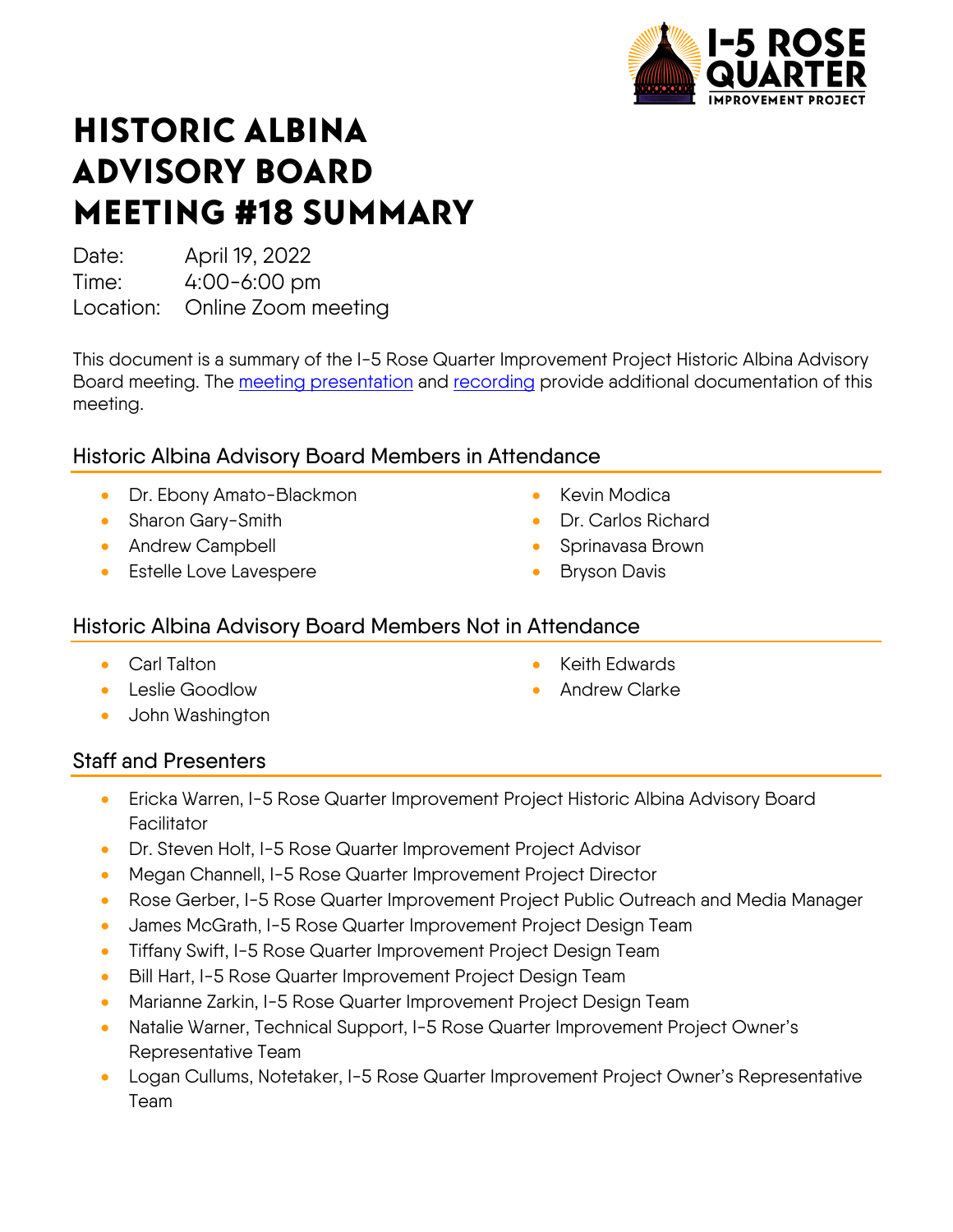#### Agenda

- Welcome, Introduction, Agenda Review
- Public Comment
- Project Updates
- Website Update
- Design Update
- Next Steps, Adjourn

#### Welcome, Introduction, Agenda Review

Ericka Warren, Historic Albina Advisory Board Facilitator, welcomed board and participants, provided an overview of the meeting and reminded everyone of the phone numbers for public comment and technical assistance.

Ericka reminded committee members of the seven principles of agreement to guide their participation in today's meeting.

## Public Comment

No public comments were received during the meeting. One written public comment was shared with HAAB members prior to the meeting.

## Project Updates

Megan Channell, I-5 Rose Quarter Improvement Project Director, shared project updates.

Megan first provided an update on the intergovernmental agreement with the City of Portland, which will re-engage the City on the project. The agreement is currently in review and will tentatively go in front of City Council in May.

Megan then provided an update on opportunities for Early Work Packages. Hamilton Sundt has started a series of solicitations for the mini-CM/GCs for Early Work Packages A and B. These are the first actions being taken to implement the project's diversity and subcontracting plan.

She then let the HAAB know that there has been a change in the project's environmental review timeline. The need for additional traffic analysis pushes the project to an early 2023 completion date. The prior estimate was for late 2022. The partner agency and public review period for the updated environmental assessment is targeted for this summer.

Finally, Megan provided a COAC update. The next COAC meeting will be held on Thursday, April 21. The committee will discuss the upcoming mini-CM/GC solicitations as well as implementing and updating the diversity and subcontracting plan.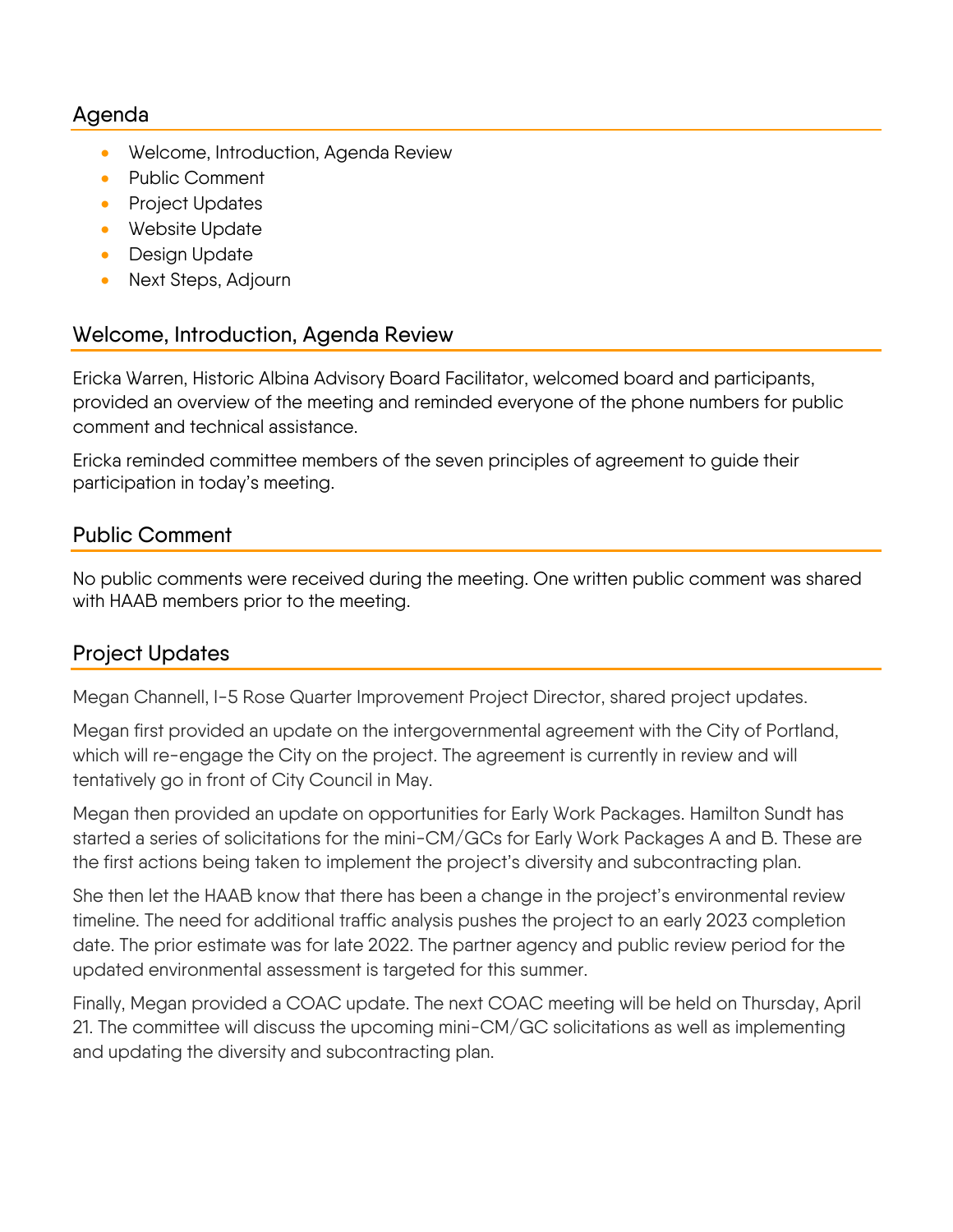# Website Update

Rose Gerber, Public Outreach and Media Manager, shared an update on the re-branded website, which was launched on March 31. A design survey is now live until May 15, and the link to this survey is on the website's homepage. Rose then shared the Voices of Albina video.

Ericka asked if any HAAB members had any comments or feedback.

Sprinavasa said that the project library on the website has been helpful. She thanked Ericka for her inspiring words and said that the Voices of Albina video invigorates her about the potential of this project. She also thanked PDX Black Excellence for their work.

Estelle said that she really likes the video, and she thinks it was put together well. She added that she likes how the video represents everyone.

Ericka thanked project leadership for diving into the growth of this organization. She also thanked the HAAB members for their input on the new brand and she acknowledged that their input helped to get us where we are today.

# Design Update

James began with a discussion of the design survey. This survey is the result of recent HAAB comments on the need to bring design options to the broader community. The design team intends to come back to the HAAB in June with a summary of survey feedback. James then asked the HAAB to share the survey link with their communities and networks.

James said that the design team is hoping to replicate this process for other design elements, with three or four more surveys that will go out to the public this year. He reiterated that there are other ways to engage with the broader community about design, and that the Youth Design Forum is coming up on Saturday, May 14.

Andrew added that this upcoming workshop is an opportunity to model what the HAAB has been saying about getting the younger generation more involved with the project.

Ericka reminded the HAAB that the project team is looking to them to help get the word out to Black and Brown youth. She noted that registration has not yet opened.

James then used the Miro board to facilitate this month's design discussion.

#### **Wall 15**

James started with a discussion of Wall 15, which is in a prominent location and visible from the Moda Center and Steel Bridge. Marianne said there is an existing wall in this location that will need to be completely rebuilt. Existing trees will need to be removed to facilitate construction. Every design option for the new wall will revegetate the area. James noted that in Central Portland, the governance of signage is robust, and there will be an approval process with the City. He added that Wall 15 is easily accessible with a sidewalk running parallel to it, and it's a very large wall at the human scale.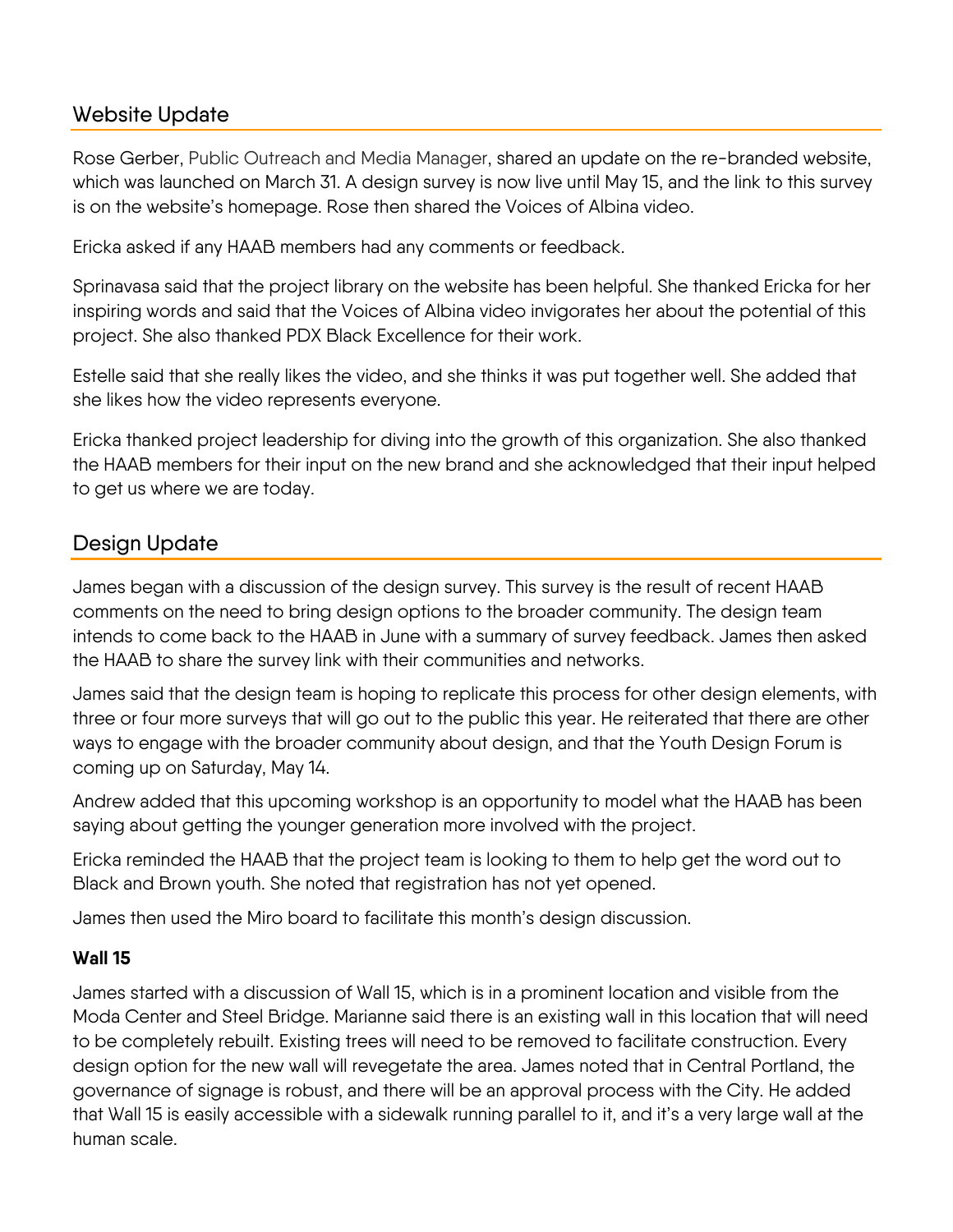James and Marianne then provided an overview of the different design options for Wall 15 and asked the HAAB members for their input.

#### **Discussion**

- Sprinavasa asked the design team if this wall is ideal for highlighting the history of Albina due to its location, relative to other walls in the project area.
	- o James responded that there are 20-plus walls on this project, but this is the largest and most conspicuous wall that faces the community. The wall near Tubman primarily faces the highway, with part of it visible from the school.
	- o Megan added that Wall 15 is adjacent to the Rose Quarter Transit Center, so there's a lot of additional visibility there.
- Sprinavasa said that she really likes the idea of the wall highlighting history. She asked if older trees are removed, how many have to be replanted? She would like to see native and edible plants included in the landscaping.
	- o Marianne responded that within ODOT right-of-way, ODOT is not required to meet the City's tree code. She noted that the team is trying to maximize evergreens and other native plants, especially shrubs. Trees and shrubs both collect particulate pollutants, which makes edible plants a bad fit. There is a plant list for Early Work Package B, which can be shared with the HAAB.

James asked if there are options that HAAB members like particularly well, or if there are any that should be removed from consideration. He added that the wall options will be shared with the broader community in a future design survey, so nothing has to be finalized today.

- Estelle commented that she really likes Option C. If Option B is chosen, she would prefer the wall to read "WE'RE STILL HERE" instead of "ALBINA LIVES." She is also concerned about the trees being removed. She favored the art component of Option D and said that could be a good way to engage the community. Her top two preferences were Options A and C.
	- o Marianne responded that there will be a count for the number of trees that are replanted, and the team is maximizing vegetation in all of the options.
- Andrew said he would like to see a combination of Options A and C.
- Sprinavasa and Sharon said that they didn't care for the phrase "ALBINA LIVES" as an option.
- Bryson likes having the lettering above the wall itself as shown in Option A, but he would like to incorporate the historic photos from Option C. If there is a rotating mural, he asked if the panels could be auctioned off to support the community.
	- o James responded that the short answer is yes. A rotating mural will need administration, which will require partnership.
	- $\circ$  Bill added that the design team is also considering how to partner with nearby landowners.
	- $\circ$  Marianne added that the panels in Option D have a limited life span in which they will look good outdoors, which is about 5 years.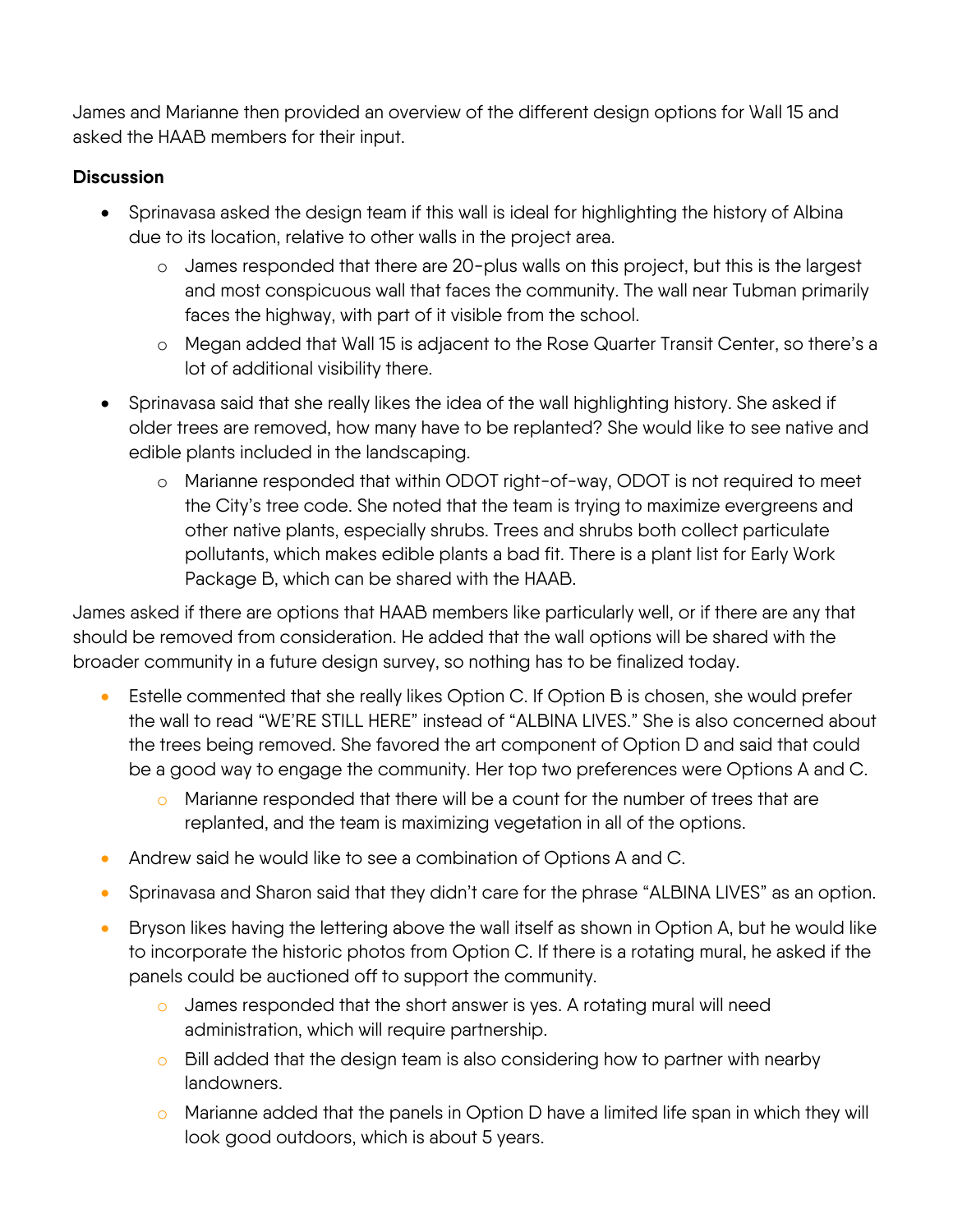James proposed that the design team strike Option B from consideration and no opposition was voiced from HAAB members.

#### **Bridge Treatments**

James said there are six locations with new bridges that have an edge facing the community. He asked the HAAB if it is important to incorporate design elements on the bridges near the Moda Center and Convention Center.

- Andrew asked if these design elements will be applied to pedestrian bridges as well.
	- o James responded that the Clackamas Overcrossing is not a component of the Proposed Hybrid 3 Concept, so we are just looking at roadway bridges.

James asked for confirmation that Russell should have special treatment.

• HAAB members responded in the affirmative.

James noted that Multnomah and Holladay will have one large bridge going over both streets. Incorporating design elements that face west makes sense because there's high foot traffic there. He asked if HAAB members feel that the east side should also have a design treatment.

- Andrew asked for confirmation that the transit center is on the west side of the bridge. He noted that the east side also gets a lot of eyes.
	- o James confirmed that the west side faces the transit center and agreed that the east side of Holladay does have good foot traffic due to its proximity to the convention center hotel.
- Andrew also asked if one large treatment could be used over Multnomah and Holladay.
	- o James confirmed this.

Tiffany provided an overview of the west side of the Multnomah and Holladay Bridge. Trees near the Moda Center will not be impacted by construction, so they will obscure views from some angles. There are a lot of scales and levels of boldness and intensity that can be used here.

- Sharon said she is excited to think about what this area will look like. She said she has been struggling with how to acknowledge the history and the legacy of Albina here. Since it was a vibrant place, the design elements should also be vibrant, but not gimmicky. She added that she recently visited her parents' former home in Albina, and she had a great conversation about the neighborhood's history and legacy with a white couple from California who just bought it. That's the kind of conversation she wants these design elements to prompt.
	- $\circ$  Tiffany responded that the design team has also been having that dialogue about incorporating bold and vibrant elements in a genuine way.
- Sharon said she would like to see a destination tour in the project area.
	- o Bryson and Dr. Holt said they also like this idea.
	- o James responded that a walking tour is a great idea, and the design team is keeping in mind the pedestrian experience.
- Kevin asked if local artisans have been contacted.